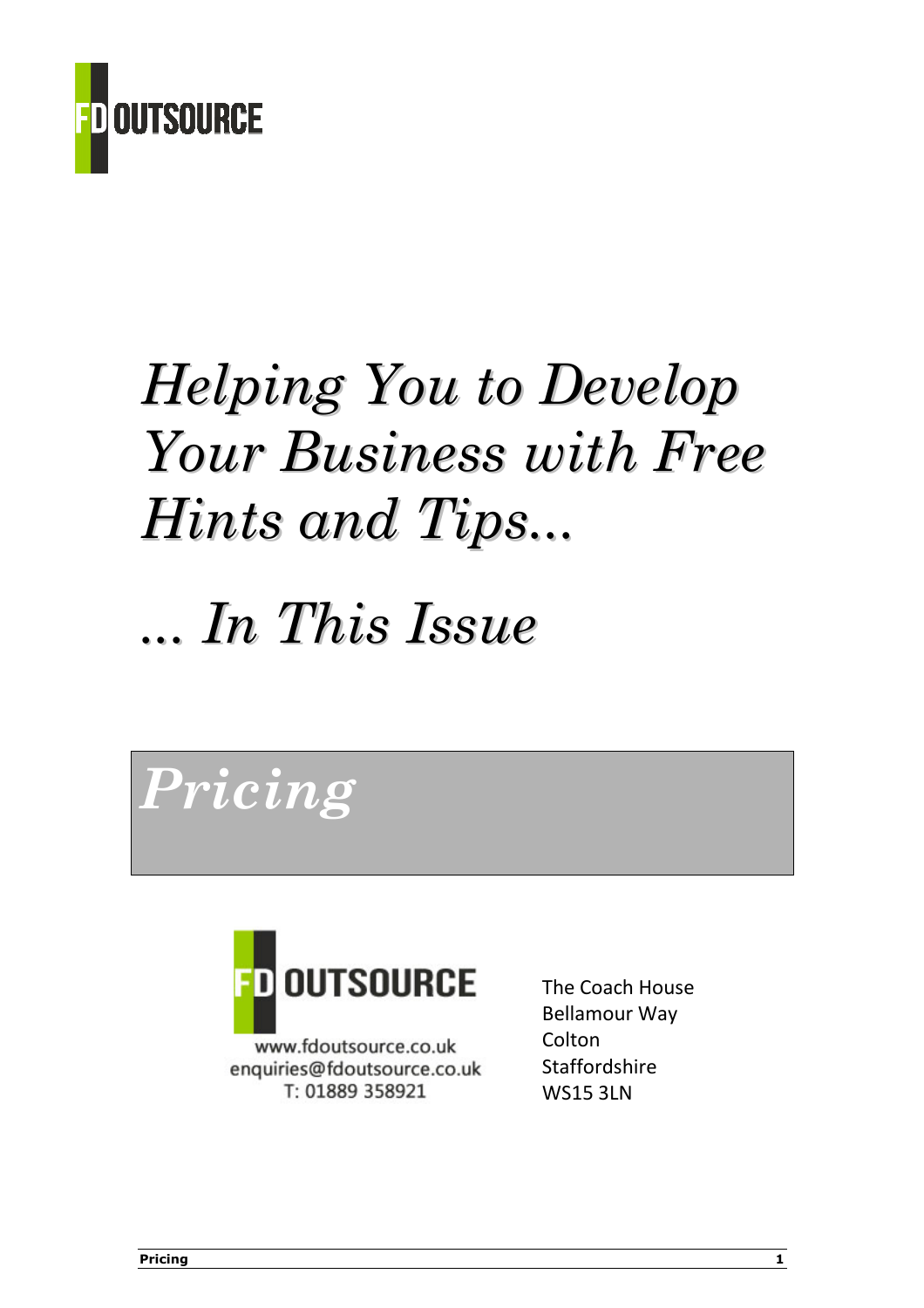## Pricing

### $\Rightarrow$  An essential pillar of profitability

### **Overview**

Pricing is a surprisingly complex, important and yet neglected area of business. At first glance it appears a straightforward, almost mundane activity: either charge cost plus an arbitrary mark-up, or else simply charge what you believe the market will bear. If in doubt, glance at what your competitors are doing, before making your decision.

However, the truth is much more involved for many reasons, both direct and indirect; for example, pricing:

- Influences perceptions of the product and brand. A premium price may actually stimulate sales if it reinforces a customer perception of quality, prestige or other intangible factors (such as reliability).
- Directly affects sales growth and customer loyalty.
- Is a critical determinant of profitability.
- Is very difficult to change once fixed.

However, despite its significance, leaders can be unprepared when making decisions about pricing.

### Benefits of effective pricing

Pricing is a major source of competitive advantage – firms can compete directly and overtly on price and take market share. It also provides a way to increase loyalty to a brand or product, to enable firms to enter new markets, to sustain the life of an established product or to provide a vehicle for special offers and supporting other sales techniques. Viewed another way, if the price is wrong then the business can collapse – and at best, an opportunity is wasted.

The issue of pricing is relevant whether you are looking to enter a new market, launch a new product, sustain an established product or simply increase sales. Pricing underpins other business issues – from brand building to competitiveness.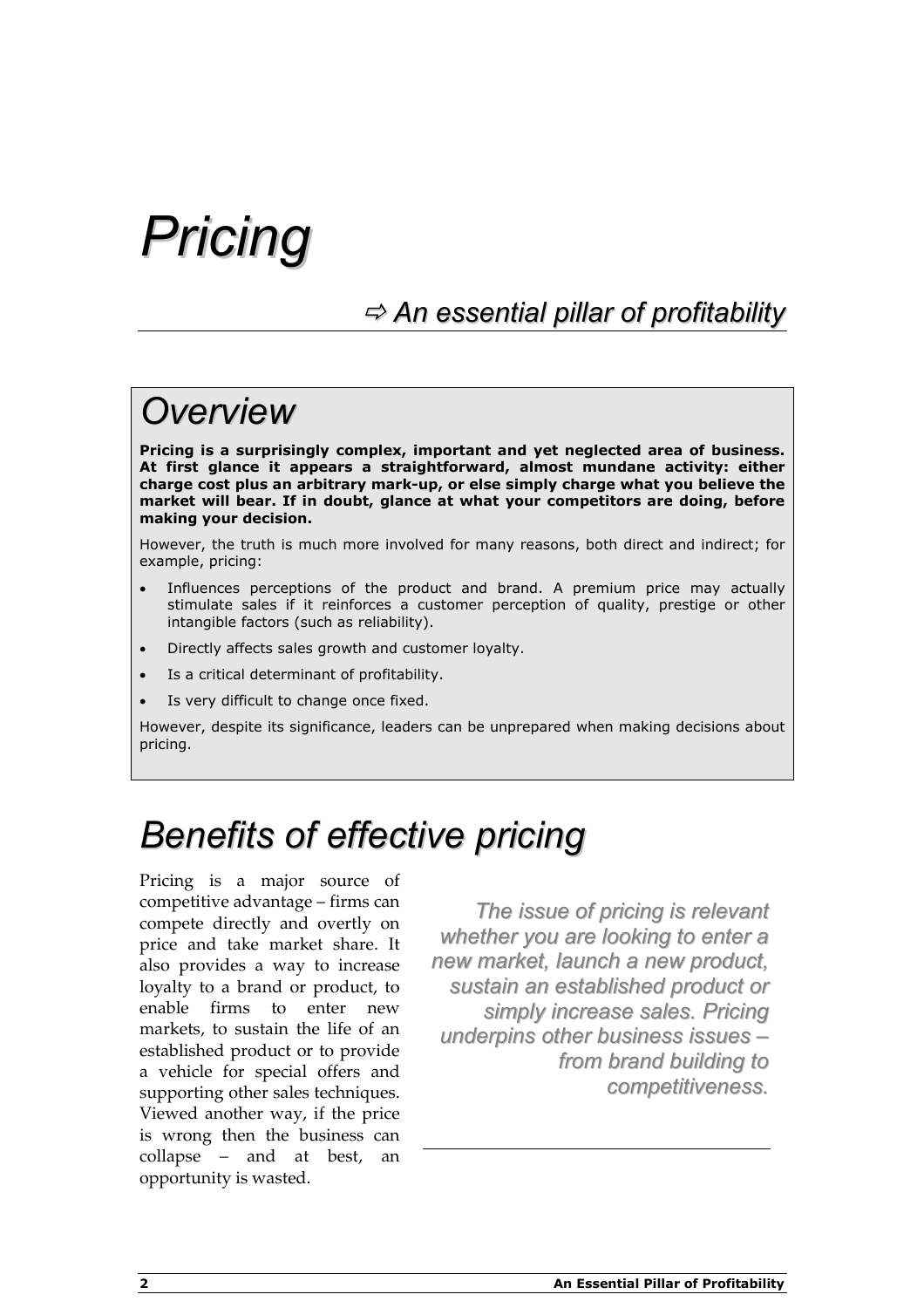## Action checklist: pricing

### Understand the issues affecting pricing

Economic forces. Anti-trust legislation aims to stop abuses of market power by big companies and to prevent mergers or acquisitions that would create a monopoly. Supply and demand affects pricing; generally, when supply is high relative to demand, prices will fall. The converse is also true: when demand is high relative to supply, prices will rise – one sales technique is to stimulate demand by creating a perception of scarcity. Linked to this concept is price elasticity of demand that highlights how the volume of demand is influenced by changes in price. When demand is elastic, a change in price (whether a rise or fall) causes a relatively greater change in the quantity demanded. Conversely, when demand is price inelastic, a change in price (again, whether a rise or fall) leads to a relatively smaller change in the quantity demanded.

Elasticity of demand can be calculated with the following equation:

Percentage change in volume of demand ÷ Percentage change in price

The negative or positive sign in the answer only tells you about the relationship between demand and price; it does not tell you about the level of elasticity. If demand and price move in opposite directions, the answer will be negative. If demand and price move in the same direction, the answer will be positive.

When price elasticity of demand is negative, as with the majority of tradable goods and services, then a rise in price leads to a fall in demand, as fewer are willing or able to purchase a given quantity at the higher price.

If price elasticity of demand is positive this means that a rise in the price will lead to a rise in demand, meaning that it is a 'snob' good – people may prefer diamonds they perceive as 'expensive' rather than cheaper ones. In this instance, a rise in earnings can happen when the price rises – but this lucky situation is quite rare!

The value of the number reveals the level of elasticity.

### When the answer is greater than one

If the % change in demand is greater than the change in price, then demand is elastic. By using the equation, when the answer is greater than one (ignore the sign) demand is elastic, as price changes lead to relatively larger changes in demand. Here, price changes will have a considerable impact on the volume of sales.

### When the answer is less than one

If the % change in demand is less than the % change in price, then demand is inelastic. If your answer to the equation is less then one (ignore the sign) price changes lead to relatively smaller changes in demand. In this case, price changes will have a relatively smaller impact on the volume of sales than for elastic goods.

Market issues. Customer perceptions and behaviour – what the customer wants and expects – are among the biggest issues underlying pricing. Successful pricing is based on a clear understanding of the specific needs and nature of the target market. The culture of the market also affects pricing decisions, so if there is an acceptance of a particular type of pricing structure or approach then strategies will often follow this. The maturity of the market also affects pricing: if the market is mature with relatively few new customers, then pricing needs to concentrate on taking customers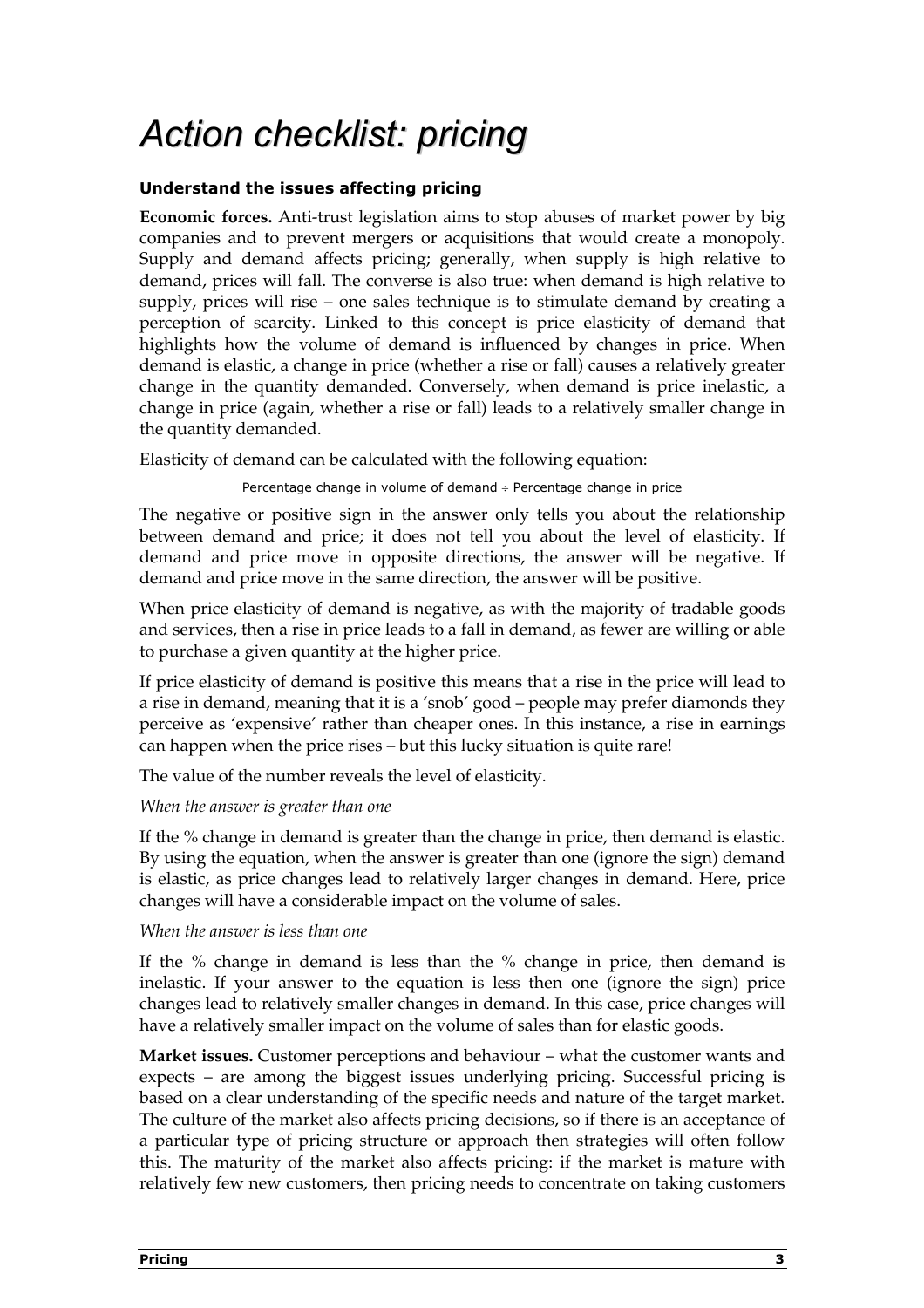from competitors as well as retaining market share. However, if the market is new and growing then the aim is to build and gain market share as rapidly as possible. These two approaches may lead to the same result or they may not. Finally, if the market is in decline then prices may need to be cut simply to compete for a dwindling number of available customers.

Competitive issues. The competitiveness of the market clearly affects pricing decisions. Where few direct competitors exist then there may often be a greater degree of latitude for pricing decisions.

The nature of the competition also influences pricing, as some competitors may be vulnerable to lower prices, chiefly if their costs prevent them lowering prices any further. Other competitors may be open to claims of poor value or quality. In this situation, a higher price accompanied by appropriate advertising could reinforce perceptions of premium value and quality. A useful rule is to target one competitor or a group of competitors, attacking them with the most appropriate pricing strategy.

Product issues. A product's costs are fundamentally significant when setting prices. It may be desirable for products to be sold at a loss to establish market-share or drive out competitors. In any event, break-even analysis is a valuable method for setting prices (see below). Finally, and frequently of greatest significance, are the product's benefits and the value it provides customers, although this needs to be closely related to other factors such as costs and competition.

### Review costs and understand cost structures

This stage involves checking all of the direct costs of sales. In particular, it is also worth understanding what comprises those costs. For example, a publisher may price a series of books on the basis of a quote given by a printing company that is valid for six months. Ten months later when a new book in the series is published (at the fixed series price) its profitability may be eroded by a price increase from the printer.

As well as checking direct costs to external suppliers, it is also important to take account of other, less obvious costs that are directly attributable to the product. These may include marketing and sales expenses, distribution costs or professional fees. There is a tendency to categorise as many costs as possible as overheads and remove these from calculations of gross profit (which of course relies simply on revenue less directly attributable costs of sales). When calculating gross profit, it is sensible to include any cost whose size is in direct proportion to the level of sale. However, given the complexity of most business situations the best approach is often to check with the management accountant about their views of direct and indirect costs. This will certainly highlight the importance, when pricing, of going all the way to the bottom line (meaning net profit) to see what is the minimum price needed to break even for a given sales volume.

### Apply break-even analysis (cost-volume-profit or CVP analysis)

Break-even point is when sales cover costs – where neither a profit nor a loss results. It is calculated by dividing the costs of the project by the gross profit at specific dates, making sure to make an allowance for overhead costs. Break-even analysis is used to decide whether to continue development of a product, alter the price, provide or adjust a discount or whether to change suppliers in order to reduce costs. It also helps with managing the sales mix, cost structure and production capacity, as well as forecasting and budgeting.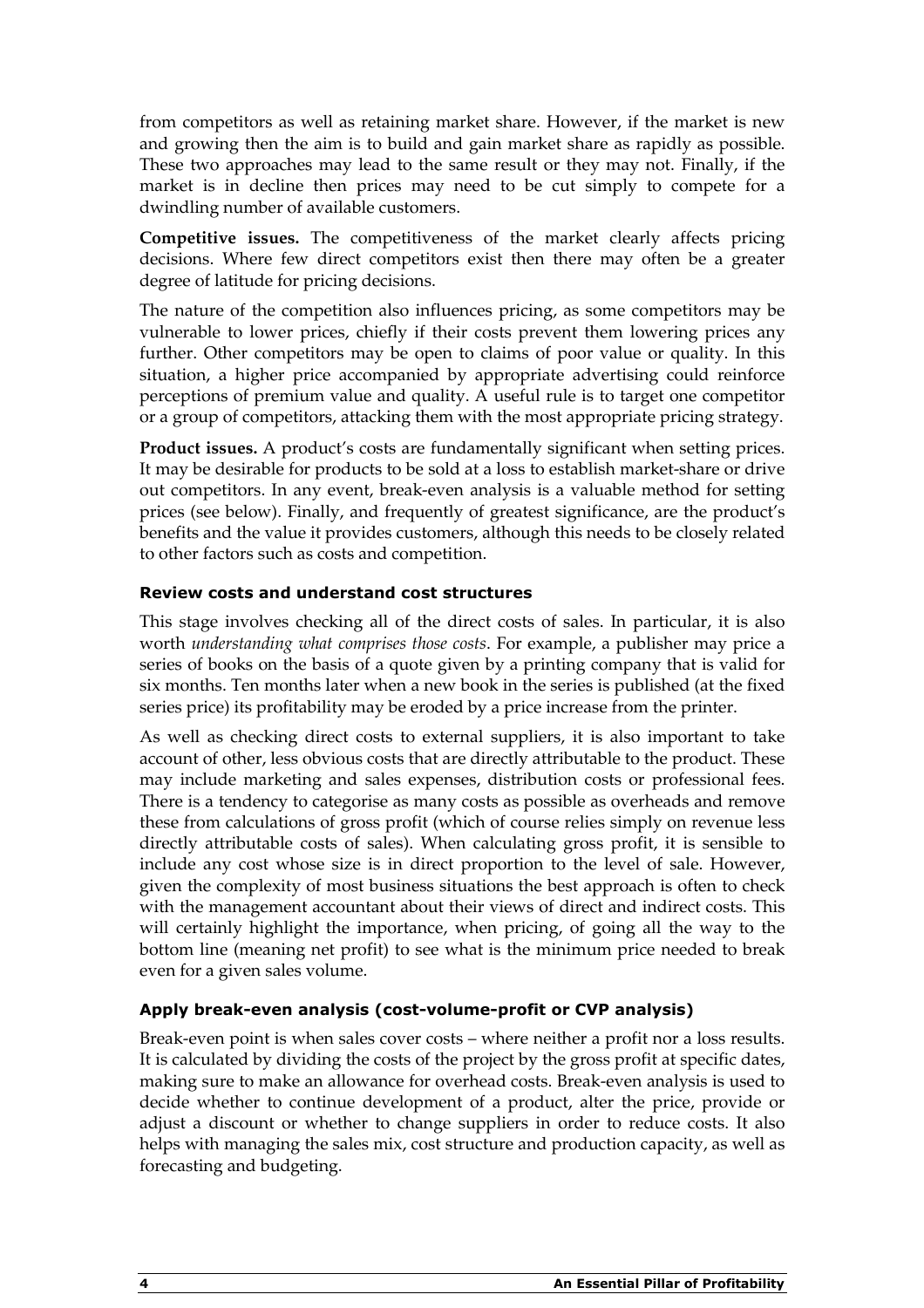For break-even analysis to be reliable, the sales price per unit should be constant, as should the sales mix, and stock levels should not vary significantly.

### Understand the market and the firm's competitive position

Once the costs of the business are clearly understood it is vital to know the likely volume of sales across a range of possible prices. This requires an understanding of a complex array of factors, including:

Customer needs. What do customers really want? How closely does your product meet these needs relative to the competition? If it is much closer to customer needs than the competition then you might wish to consider being a price maker: a business that innovates using price. If not, then you may prefer to opt for the less risky position of price taker, a business that charges the prevailing market rate.

The state of the market. Is it a developing or a mature market, moderately or highly competitive or saturated? What are the market trends and what does the future hold – for example, are there likely to be new entrants?

Sales channels. How will the product be sold and distributed?

The culture of the market. Is there a lot of discounting? What are the minimum expectations of the market?

The business's overall strategy and direction. Where it is currently and where it is heading. Pricing is a fundamental means of furthering and achieving strategic aims: it can help when entering new markets; it can raise or strengthen the brand, and can help when entering new sections of an existing market. Pricing can even create a whole new market: an example of this is the rise in recent years of cut-price airlines.

The strength of the firm to sustain the price. This includes examining the strength of the brand and assessing all its strengths and weaknesses. It may be necessary to review the financial position of the business to see, for example, how well it could sustain a price war if one developed. It may also be worth considering fallback positions based on the premise that once set prices can be cut, but it is usually extremely difficult to raise them without reducing demand and encountering adverse customer reactions.

The product portfolio and the overall strategy for new product development. Computer manufacturers are a clear example of businesses that develop an overall product portfolio or range. This approach ensures that products are complementary and reinforce each other, rather than competing or undermining pricing strategies.

### Choose the best pricing strategy

Once costs, market and product issues have been considered, the pricing strategy can be set. This involves deciding whether to follow the prevailing pricing trends or to follow a potentially riskier but higher return strategy of innovating using price. The type of pricing strategy (e.g. loss leading or penetration pricing) can also be varied, so that the plan is to offer one price in one market (for instance to enable market penetration) and offer another (e.g. skimming) in a separate market.

| <b>Pricing strategy</b> | <b>Definition</b>                                                                                          | About the technique                                                                                                                                                                                                                                                     |
|-------------------------|------------------------------------------------------------------------------------------------------------|-------------------------------------------------------------------------------------------------------------------------------------------------------------------------------------------------------------------------------------------------------------------------|
| Loss leading            | Selling a product at less than its<br>cost in order to remove<br>competitors or establish market<br>share. | Loss leading is an unusual and even a desperate<br>tactic. It can work at certain times, but it is risky.<br>If demand rises too far too fast then so do the<br>product's losses. Also, it can be a trap from which<br>there is no easy escape, as customers expect low |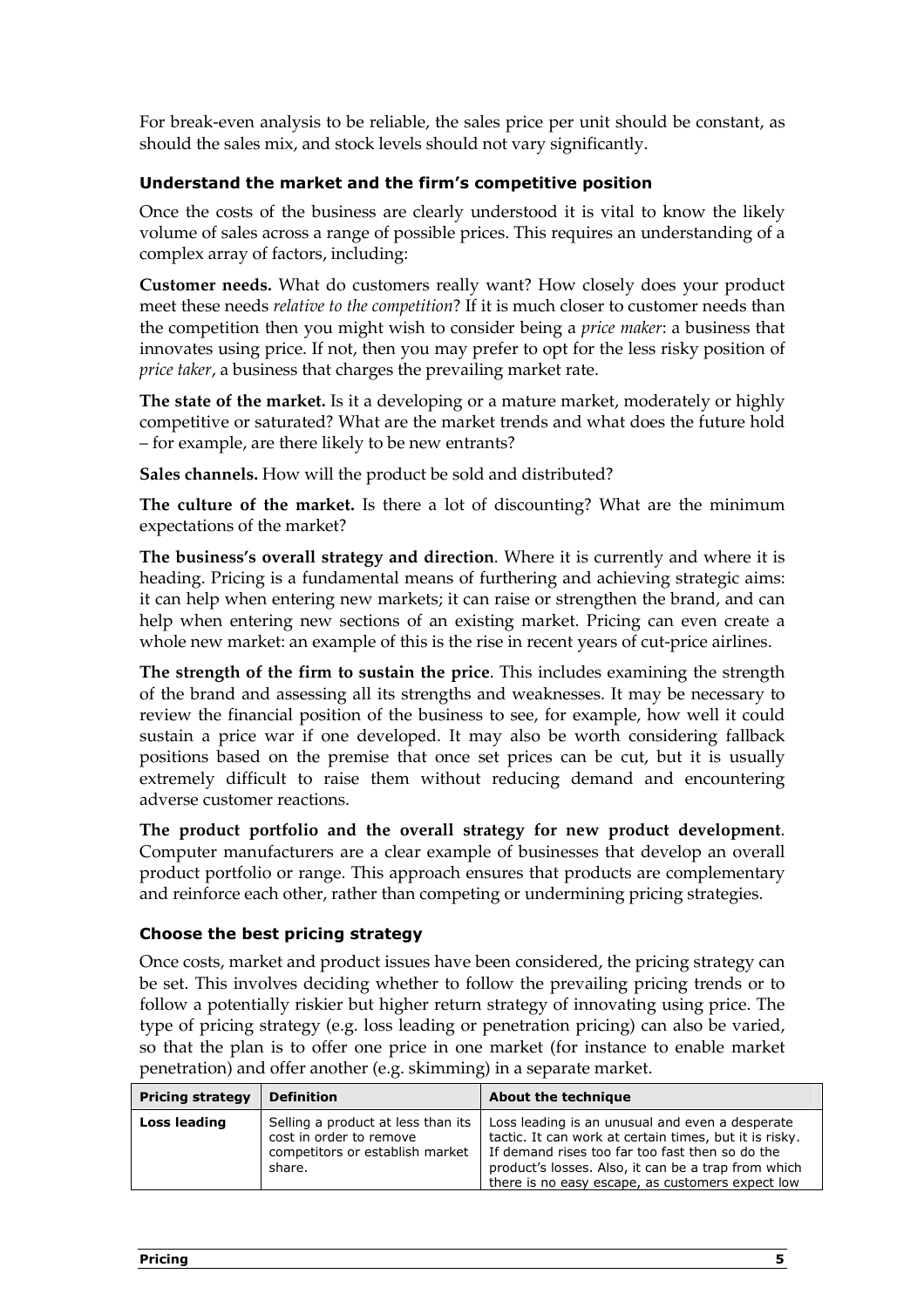|                                      |                                                                                                                                                                                                                             | prices and may even resent them being increased.                                                                                                                                                                                                                                                                                                                                                                                                                                                                                                                                                               |
|--------------------------------------|-----------------------------------------------------------------------------------------------------------------------------------------------------------------------------------------------------------------------------|----------------------------------------------------------------------------------------------------------------------------------------------------------------------------------------------------------------------------------------------------------------------------------------------------------------------------------------------------------------------------------------------------------------------------------------------------------------------------------------------------------------------------------------------------------------------------------------------------------------|
| <b>Penetration</b><br>pricing        | Combining a low price (break-<br>even or slightly better) with<br>aggressive marketing<br>techniques to penetrate the<br>market, rapidly establishing a<br>presence and gaining a<br>significant amount of market<br>share. | Another high-risk strategy, particularly suited to<br>entering competitive markets or attacking<br>established leaders in a specific market. The hope<br>is that as demand rises unit costs will fall and the<br>whole exercise will work out. The danger is that<br>competitors will reduce their prices - so if possible<br>it is best to do it when competitors' prices are<br>already low.                                                                                                                                                                                                                 |
| <b>Milking or</b><br><b>Skimming</b> | Charging premium prices for<br>top quality versions of an<br>established, standard product.                                                                                                                                 | This involves selling an established product to a<br>high-income market and convincing that market of<br>the advantages over the standard version. An<br>example would be a publisher producing a hard-<br>back edition - or perhaps a gold-embossed limited<br>edition - of a classic novel. In reality, the greater<br>costs combined with a smaller market often make<br>this approach of limited value.                                                                                                                                                                                                    |
| Price<br>differentiation             | Charging variable prices for the<br>same product in different<br>markets, according to what<br>customers are willing to pay.                                                                                                | This strategy enables the business to generate the<br>most revenue from their product; however, it has<br>its risks. It only works when there are barriers to<br>entry, such as tariffs or high transport costs, that<br>prevent wholesalers buying in low price markets<br>and reselling. It also relies on a measure of<br>consumer ignorance - or tacit acceptance - of<br>prices elsewhere. Examples include the music<br>industry charging different prices for CDs in<br>different markets, and car manufacturers charging<br>widely varying sums for the same model in<br>different European countries. |
| <b>Target pricing</b>                | The business targets a<br>minimum level of profit,<br>estimates likely sales volumes<br>at specific prices and fixes the<br>price accordingly.                                                                              | This is one of the most popular approaches to<br>pricing, but it does rely on accurate estimates of<br>sales volumes and it can tend to ignore<br>competitors' actions.                                                                                                                                                                                                                                                                                                                                                                                                                                        |
| <b>Marginal cost</b><br>pricing      | Charging a price that reflects<br>the extra cost to the company<br>of supplying one extra item to a<br>customer.                                                                                                            | This approach works when the cost of one extra<br>item varies significantly (for example, postage or<br>parcel delivery rates varying according to location).<br>But it does require an explanation as to why prices<br>vary for essentially the same item.                                                                                                                                                                                                                                                                                                                                                    |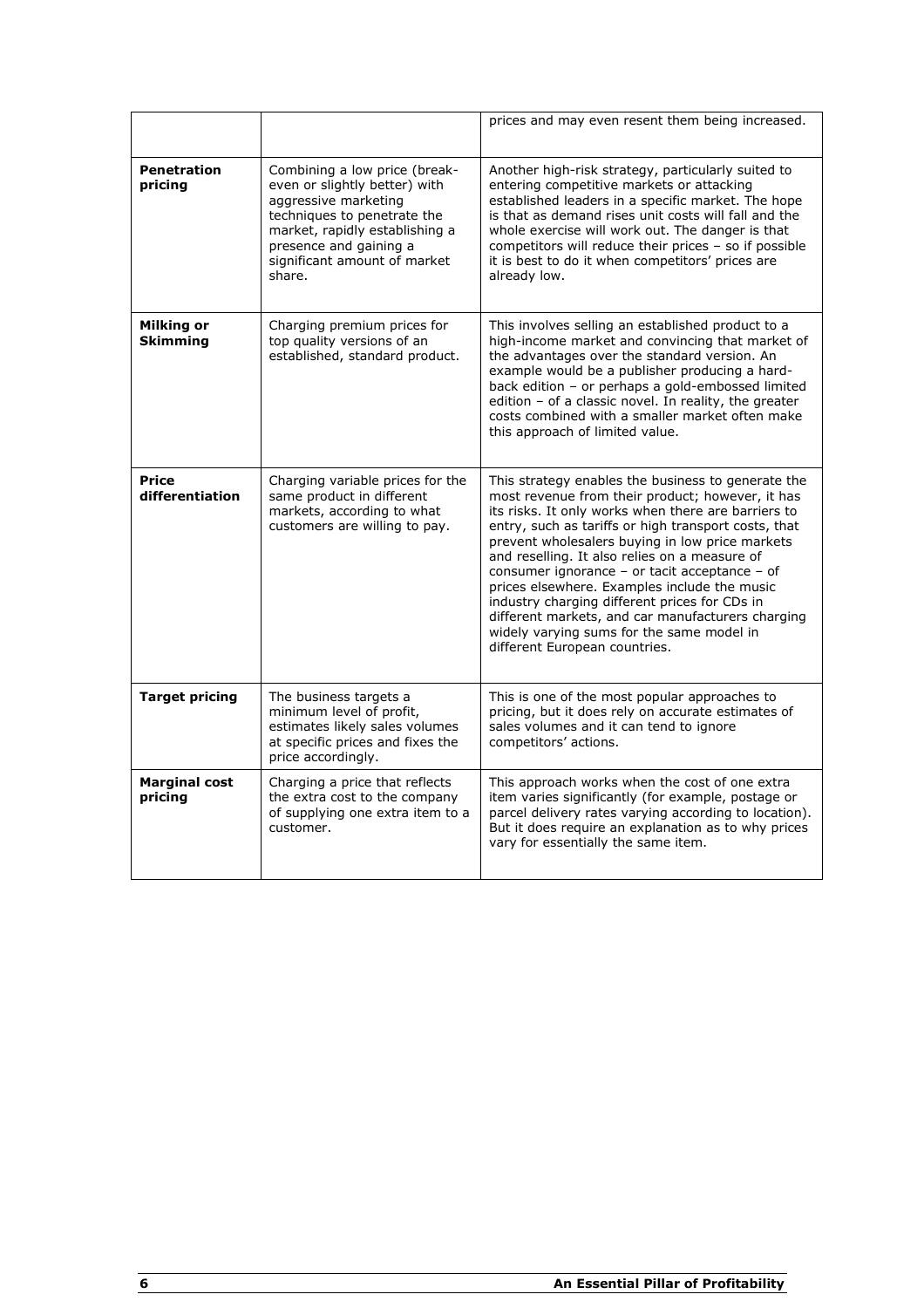| <b>Pricing strategy</b>        | <b>Definition</b>                                                                                                                         | <b>About the technique</b>                                                                                                                                                                                                                                                                                                                                                                     |
|--------------------------------|-------------------------------------------------------------------------------------------------------------------------------------------|------------------------------------------------------------------------------------------------------------------------------------------------------------------------------------------------------------------------------------------------------------------------------------------------------------------------------------------------------------------------------------------------|
| <b>Variable pricing</b>        | Prices are reduced to stimulate<br>business, and prices are raised<br>to deter business (if production<br>capacity is full, for example). | This is a popular tactic in extreme situations, both<br>to stimulate demand when sales are low and to<br>deter it when sales are too high (it can happen!).<br>The dangers are in explaining to customers about<br>the price fluctuations, and particularly why a<br>reduced price must now rise.                                                                                              |
| <b>Average cost</b><br>pricing | Calculating total costs and<br>desired profit margin, then<br>dividing this total by likely sales<br>volumes to set a base price.         | Together with target pricing this is one of the most<br>popular approaches to pricing and is most readily<br>accepted by customers. It relies on accurate<br>estimates, but it has the advantage of enabling<br>firms with the lowest costs to charge the lowest<br>prices.                                                                                                                    |
| <b>Customary</b><br>pricing    | Charging the same price but<br>reducing the contents of the<br>package.                                                                   | This is an attempt to increase profits by tacitly<br>misleading customers. It tends to happen when<br>costs are rising and demand is slow; this risks<br>incurring resentment from the customer.                                                                                                                                                                                               |
| <b>Barrier pricing</b>         | Reducing prices to deter or<br>remove new entrants to the<br>market.                                                                      | This can happen in highly competitive or price<br>sensitive markets. It can even take the form of a<br>group of businesses in an industry collectively<br>charging lower prices to deter new entrants. It is<br>an aggressive strategy that works when the<br>company lowering their prices is defending a core<br>market and established (and wealthy) enough to<br>sustain such an approach. |

### Consider using price innovations

Finally, it is important to note that 'price' innovations can be achieved using elements closely related to the simple question of how much is charged. For example, a food manufacturer may wish to launch a new size of product with a new price; a lawyer or accountant may wish to stop charging on a per day rate and start charging a percentage of the amount saved for the client. A higher price for an item of capital equipment may be offset by extended payment terms. These extra factors are used for a variety of purposes: everything from obscuring the real price to establishing or strengthening the brand.

### Avoiding problems

Pricing is a vitally important aspect of business strategy: the wrong price can undermine an entire business strategy and brand, whereas an effective pricing strategy will support the aims and success of the business. Pricing is an operational or tactical issue of such importance that it is explicitly included as a factor in business strategy.

There are several essential points to remember about pricing:

• Customers' perceptions are a vital consideration when setting prices: a price change may often result in unforeseen changes to the market.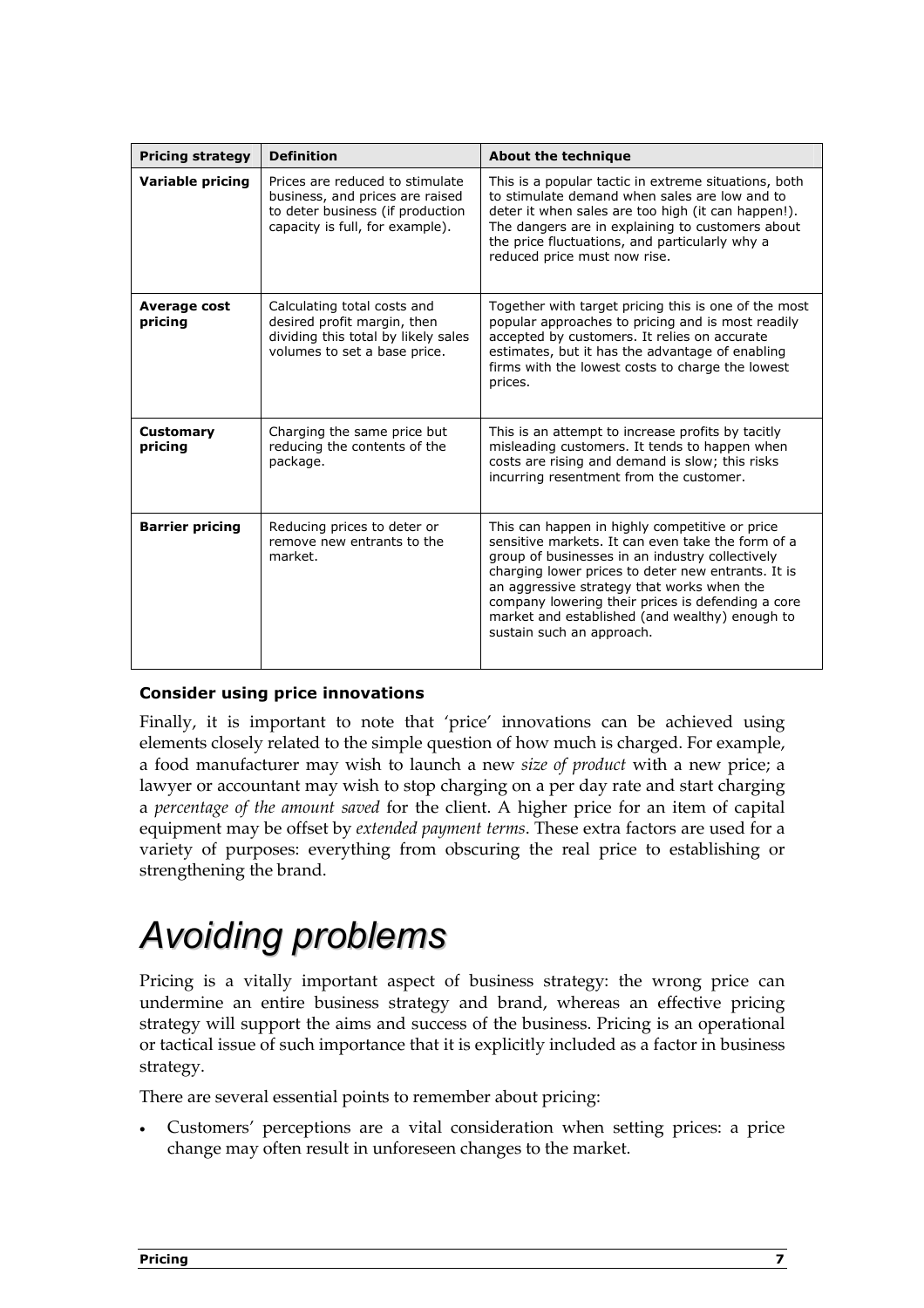- Once decided, a pricing strategy must be consistently held; if not, the danger is resentment among customers and competitors.
- The competitive position and other market and economic issues need to be carefully considered when pricing.
- There is much more to pricing than top-down views of the market or bottom-up calculations of cost.
- Price is a tool that can be used to reinforce many other areas of business strategy, including brand, profile, customer-base, product position and future development.

When estimating likely sales volumes, take into account several factors: customer needs, market maturity, sales techniques, the culture of the market, any expectations that may exist, the product portfolio, the firm's overall strategy and the ability to sustain the price.

## Dos and don'ts

Do:

- View pricing decisions from the customer's perspective.
- Consider how competitors may respond to pricing decisions.
- Try to build in flexibility into the price, for example, allowing room for distributors or sales people to provide special offers.
- Cover your costs  $-$  all of them, now and in the future.

#### Do not:

- Rush into pricing without adequate consideration or research.
- Omit to consider timing when setting or altering prices.
- Forget that pricing can be a powerful sales technique decide which approach suits you best.
- Overlook future developments, from market changes to supplier costs.

### Key questions

- How elastic are product prices? Could prices be increased without reducing revenue?
- When is the next price rise planned could it happen sooner?
- Are there forces driving down prices in your market? What are they and how can they be countered?
- Who fixes prices in your organisation, how do they do it and could the process be improved?
- Are discounts targeted at the right sectors or are they needlessly eroding profitability?
- Could pricing be used more effectively?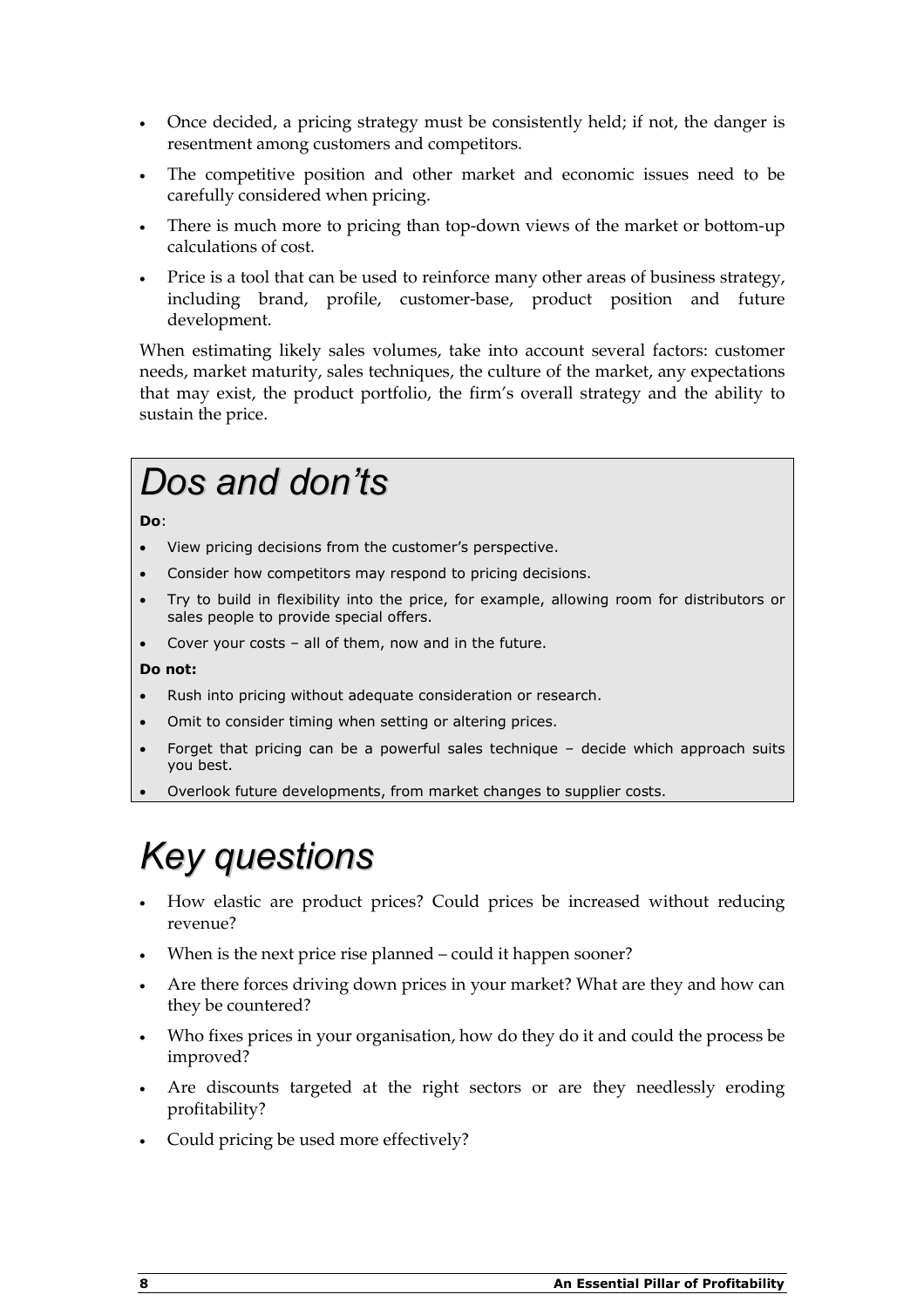## Things you can do

The issue of pricing is relevant whether you are looking to enter a new market, launch a new product, sustain an established product or simply increase sales. It is vitally important to remember that pricing is a sales issue that underpins other business issues – from customer loyalty to brand building. The first thing to do, therefore, is to understand pricing in its widest context. In practice, this can be done in several ways.

### View pricing from the buyer's perspective

If you can, test your understanding of the most important issues facing your customer. Whether in person or in the form of written communication (such as a mailshot), you should make your customer feel important by relating your product to their key objective.

### Develop your customer's interest, encouraging them to act now

This can be achieved by outlining the benefits that they will gain from using your services. When meeting customers in person, it is also worth checking that these are regarded as benefits and that their worth is appreciated. It can help to link the benefits logically to prove that if one is achieved then the others will follow as a consequence, and show that the final benefit in your chain of logic is the customer's key objective.

If you are meeting with a customer in person, then as well as getting the price right you should also:

- Tell your customer all that they need to know about your product, in sufficient detail. If you are meeting with the customer in person and lose their attention, then stop talking, wait for your customer to speak, listen actively and demonstrate that you have listened by repeating a key idea or feeling in your own words. You should deal with any problems and only continue when you are convinced that the customer is satisfied and ready to listen.
- Ask for the order this is best done without tricks or closing techniques, just ask! It may be useful to look for buying signals (such as nods of approval or a tendency to build on your ideas) and move straight to the order request.

### Build a sales culture that generates increased revenues

To do this, consider:

- Running an internal sales programme highlighting who your customers are (customer segments), what they value and the sales strategy.
- Brainstorming ideas with team members to generate increased sales. Prioritise each idea and assign someone to lead its implementation.
- Reviewing how customer information flows and ensure that it reaches everyone in the team, then allow people the opportunity to comment. This may elicit ideas for improvement or suggestions for ways in which you can build on successes.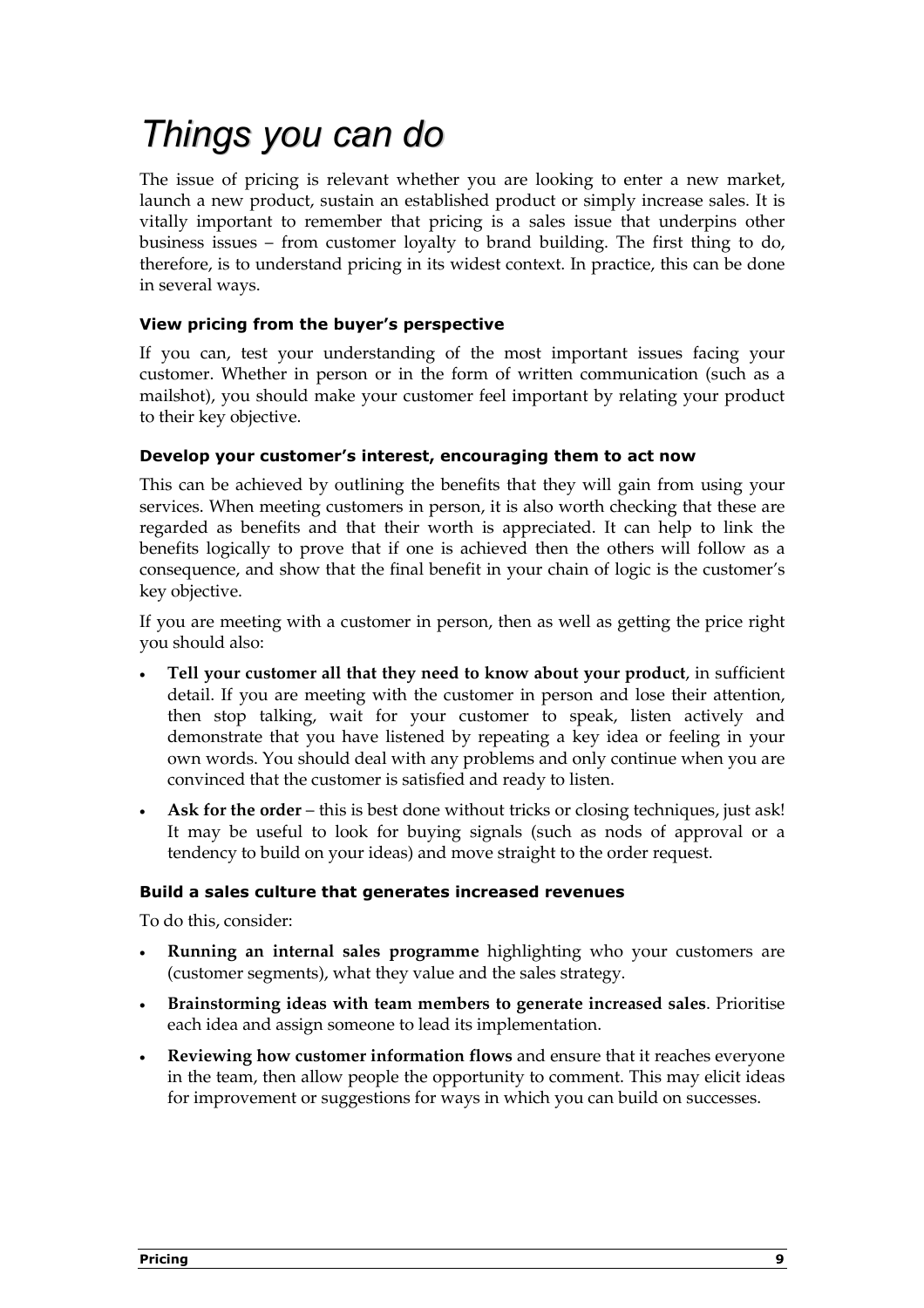### Review the effectiveness of past sales techniques

- Which technique worked best? Measure the marketing efficiency for each technique. (This is sales revenue divided by marketing expenses. So, if you spend US\$1,000 on marketing and generate US\$10,000 revenue as a result, then your marketing efficiency is 10; for every \$1, spent \$10 is generated.)
- Why did it succeed? This can be explained by focusing on customer segmentation.
- Review prices and discounts and find out if you are giving away discount unnecessarily, or do you have the opposite problem – pricing too high? Price is a powerful sales tool, ensure you are using it effectively. It may also help to organise a trial offer to test different approaches, without committing too much expense.

### Gather customer feedback

This can be done by:

- Looking for opportunities to talk informally to customers.
- Following up on sales to see what happened post-sale.
- Exploring in detail why individual customers went elsewhere.
- Using customer feedback as evidence in making internal recommendations.

### Use pricing to exceed customer expectations

Exceeding customer expectations helps you to sell and makes it more likely that customers will tell their contacts, generating potential new business. You can 'delight' a customer by providing more than they expect. Once you know what a customer values you can exceed expectations by:

- Keeping the customer informed.
- Delivering before the agreed deadline.
- Saving the customer time.
- Making things easier for the customer.
- Personalising service.
- Giving the customer peace of mind.

### Further action

Use the following table to identify areas for further development.

| <b>Issue</b>                                                                                                                                                       | <b>Response</b> | <b>Further action</b> |
|--------------------------------------------------------------------------------------------------------------------------------------------------------------------|-----------------|-----------------------|
| Do you use pricing as a<br>mechanism to actively raise<br>sales revenue? Do your<br>prices attract new<br>customers or maximize the<br>revenue from existing ones? |                 |                       |
| What issues are raised by<br>your prices both for yourself<br>and your customers?                                                                                  |                 |                       |